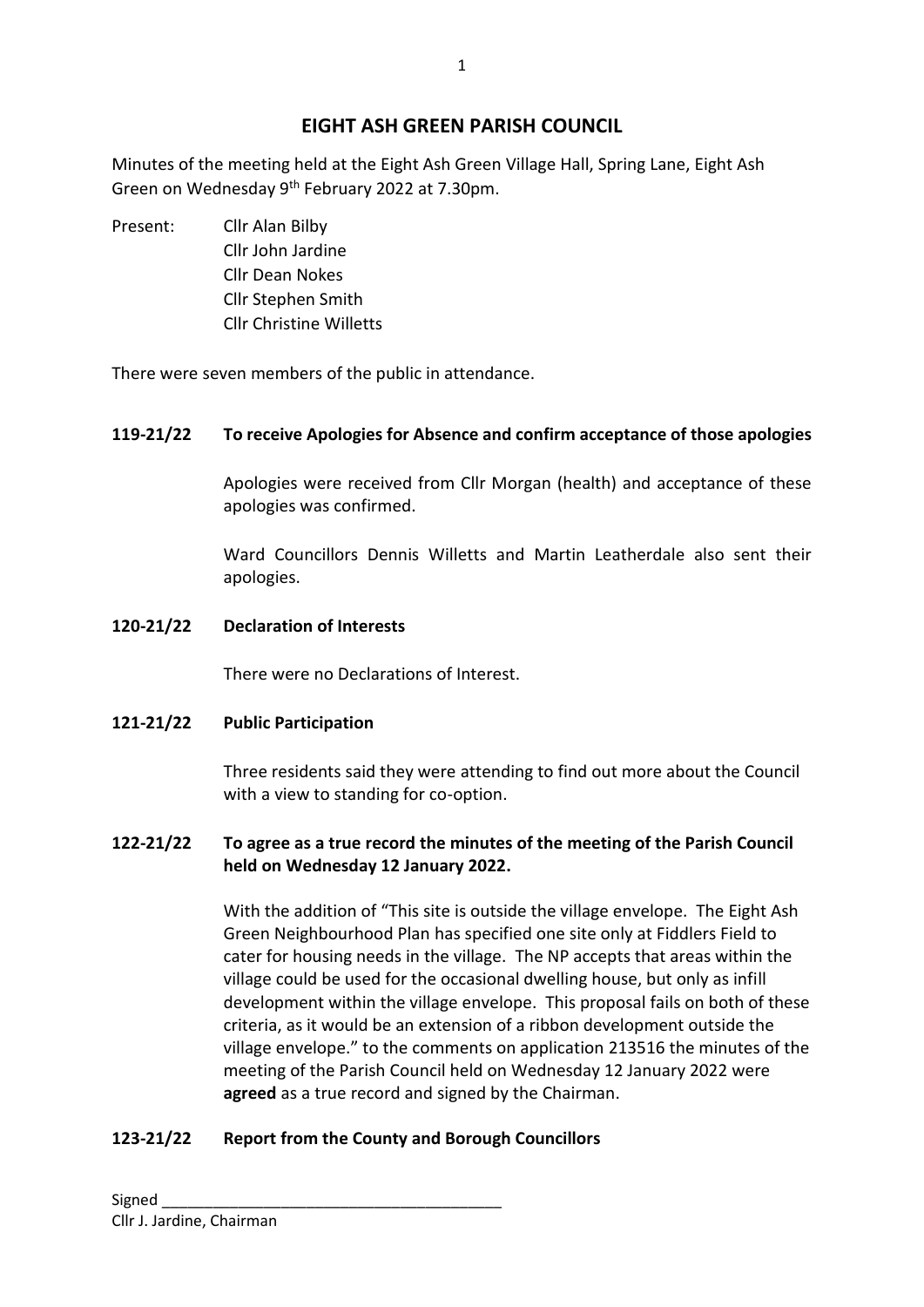There were no reports to receive.

The reply from Essex County Councillor Kevin Bentley to Cllr Dennis Willetts' email regarding reinstating the pavement on the bridge across the A12 at J26 was noted.

Cllr Smith said he would pursue the matter.

# **124-21/22 To review the Council's Action Tracker and to note any action necessary.**

The Council's Action Tracker was reviewed and the following points noted:

- The Action Tracker is now available on the website
- Cllr Nokes will continue investigation into the VAS signs. A donation from Cllr Lewis Barber's Locality Fund has been received.
- Completion dates for projects should be added to the Tracker
- Cllr Jardine attended a meeting of the Village Hall trustees. The survey of the church land will be progressed following a Church meeting.
- Cllr Willetts is still waiting to hear from Cllr Barber about the busstops.

# **125-21/22 To agree the Parish Council response to planning applications received from Colchester Borough Council and to note decisions made on previous applications**

220065 - Abbots Dene, Abbotts Lane, Eight Ash Green Colchester CO6 3QL - Single storey outbuilding

It was **agreed** there was no objection to a hobbies room, but with the proviso that no future conversion to residential should be permitted as it is outside the village envelope and thus contrary to our Village Design Guide and Neighbourhood Plan. Any outbuilding of this size should only ever form part of the host dwelling and not to be sold off separately. The Parish Council also notes the Highways Authority's comments regarding FP22 and support this.

220116 - Land between 1-3 Halfmoon Farm & Byways Cottage, Huxtables Lane, Fordham Heath Colchester - Application to vary condition 2 (drawings) following grant of planning permission 182461

It was **agreed** to support this application as there was nothing contrary to the Village Design Guide.

220228 - 31 Spring Lane, Eight Ash Green CO6 3QF - Erection of a singlestorey extension.

It was **agreed** the Council had no objection to this application.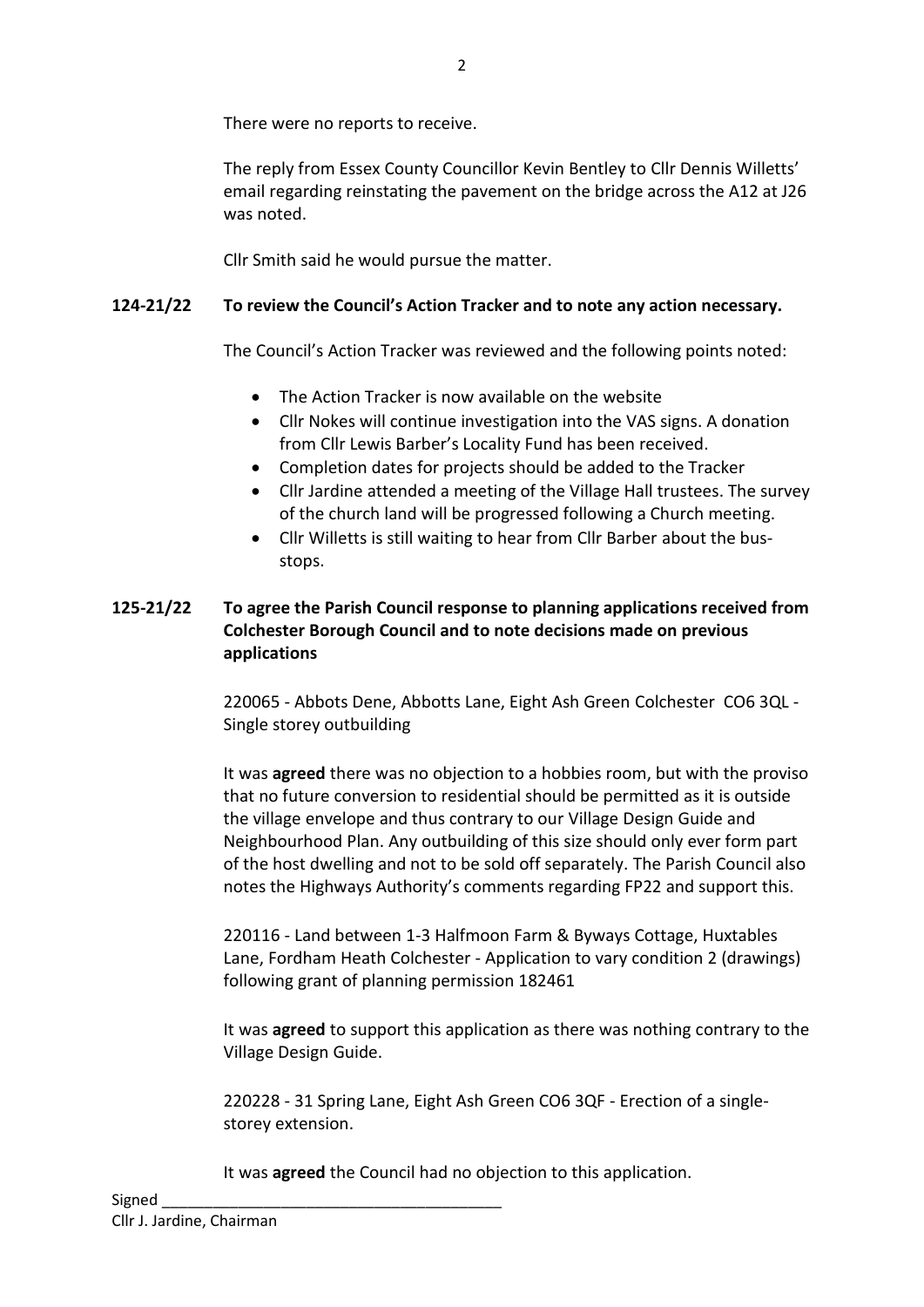### **Planning Decisions**

213336 - Rowan, Brick Street, Fordham Heath Colchester CO3 9TQ - Remodel and extend the existing detached house to create an open plan kitchen, living, dining room to the rear. Utility room & games room toreplace existing side extension. Side extension at first floor comprising 2 bedrooms, bathroom & ensuites – *Permission granted, 5 conditions, 25th January 2022*

213409 –East View, Seven Star Green, Eight Ash Green Colchester CO6 3QB - Proposed single storey extension to form dining area and single storey side extension to existing bedroom. – *Permission granted, 4 conditions, 17th January 2022*

### **126-21/22 Heaths and Greens**

#### **a) To receive a report on Heaths and Greens**

Mr Winterbourne referred to the two new owl boxes. He said one had been donated and had already been installed and the other would be imstalled the following weekend. He said the next Volunteer Day would be Saturday 5 March 2022, starting at 10am at the Cricketers.

### **b) To receive an update on any outstanding issues affecting Parish Council land.**

Cllr Nokes referred to vehicles parking on the verges by the Holiday Inn. He said he had he had emailed the North Essex Parking Partnership and the matter had been passed to the Enforcement Team.

### **127-21/22 Accounts & Payments:**

- a) Statement of Accounts to be circulated prior to the meeting
- b) Approve cheques for signature in accordance with 2021/22 Budget (Invoices Sheet) – to be circulated at the meeting.

Cheques were **approved** for signature as follows:

| A & J Lighting<br><b>Streetlight Maintenance</b><br>£179.64 |  |
|-------------------------------------------------------------|--|
| £390.73<br><b>Streetlight Electricity</b><br><b>CBC</b>     |  |
| £290.00<br>Colchester Waste Collection Waste collection     |  |
| Eight Ash Green Village Hall Hall hire<br>£72.00            |  |
| £229.99<br>Cllr D. Nokes<br>Power tool                      |  |
| Website hosting<br>£36.00<br>Mrs K Kane                     |  |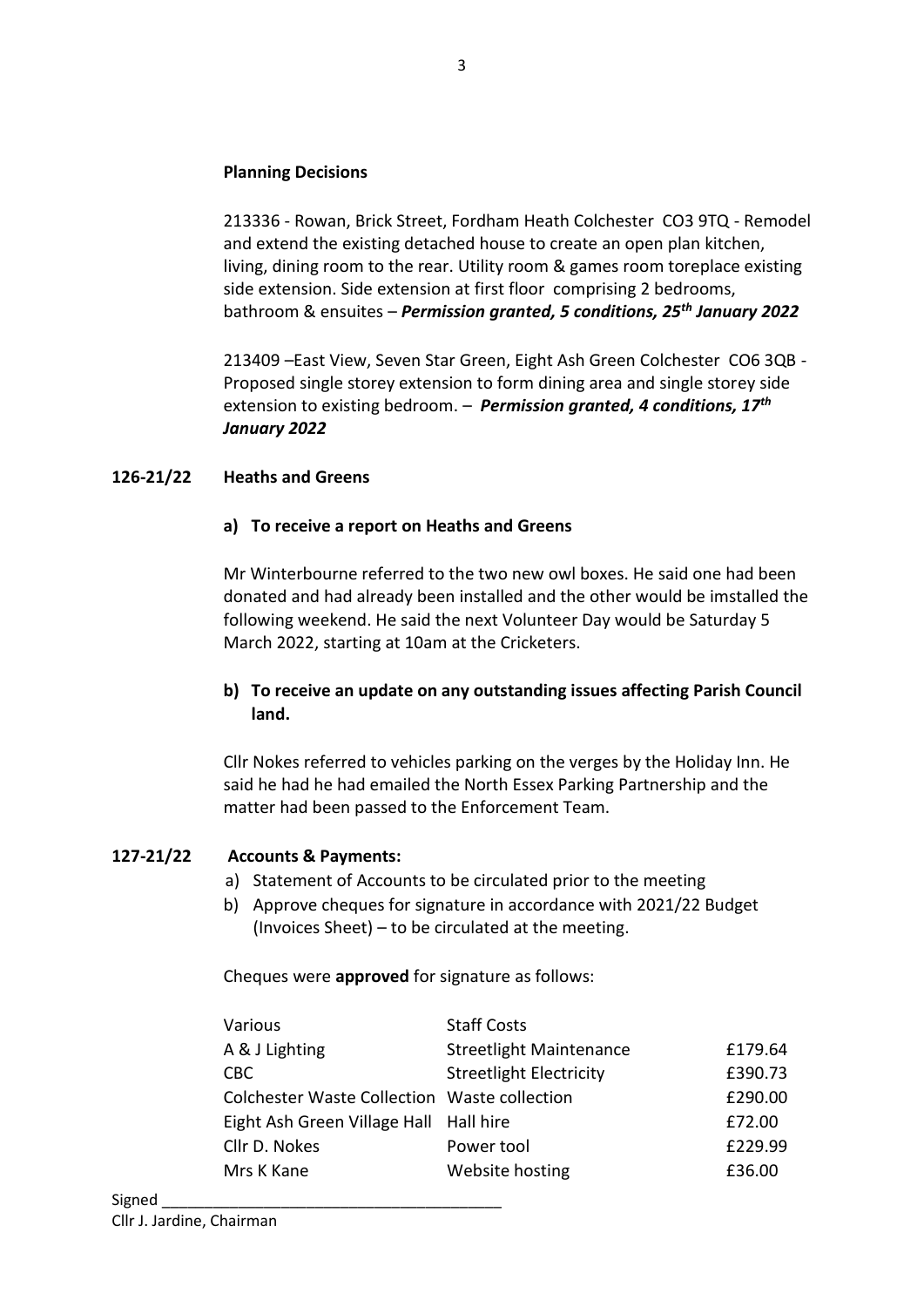| Cllr D Nokes | Owl box           | £135.00  |
|--------------|-------------------|----------|
| <b>RCCE</b>  | Renewal           | £66.00   |
| Mr W. Ralph  | Heath maintenance | £9186.72 |
| Mrs K Kane   | Zoom              | £14.39   |

### **128-21/22 To consider and possibly agree to remedial and maintenance work on the bus stops at Wood Corner and at the junction of Spring Lane with the A1124**

It was **agreed** that remedial and maintenance work on the bus stops at Wood Lane and the junction of Spring Lane with the A1124 would take place.

Cllr Smith said he would seek quotes to be brought back to Council.

#### **129-21/22 To discuss ways in which to mark the Platinum Jubilee of Her Majesty the Queen and to note any action necessary**

The following points were noted:

- The proposed dance would cost too much money to justify the expenditure;
- Cllr Nokes said an established tree, possibly a rowan, would cost in the region of £150, with a plaque costing £140 from the Royal British Legion;
- A sum of around £2000-£2500 was envisaged for the beacon;
- Mr Chambers said a cricket match with associated entertainment was planned for the Sunday afternoon;
- There was a need to consider provision of additional toilet facilities. Cllr Bilby said he would look into costs for this.

## **130-21/22 To consider and possibly agree a Policy for considering requests for use of the heath.**

A Policy for considering requests for use of the heath was **agreed** as circulated prior to the meeting.

## **131-21/22 To agree to pay the cost of the survey for a potential site for a community facility at a cost of £1150 + VAT**

It was **agreed** to pay the cost of the survey for a potential site for a community facility at a cost of £1150 + VAT.

### **132-21/22 To receive reports from Councillors**